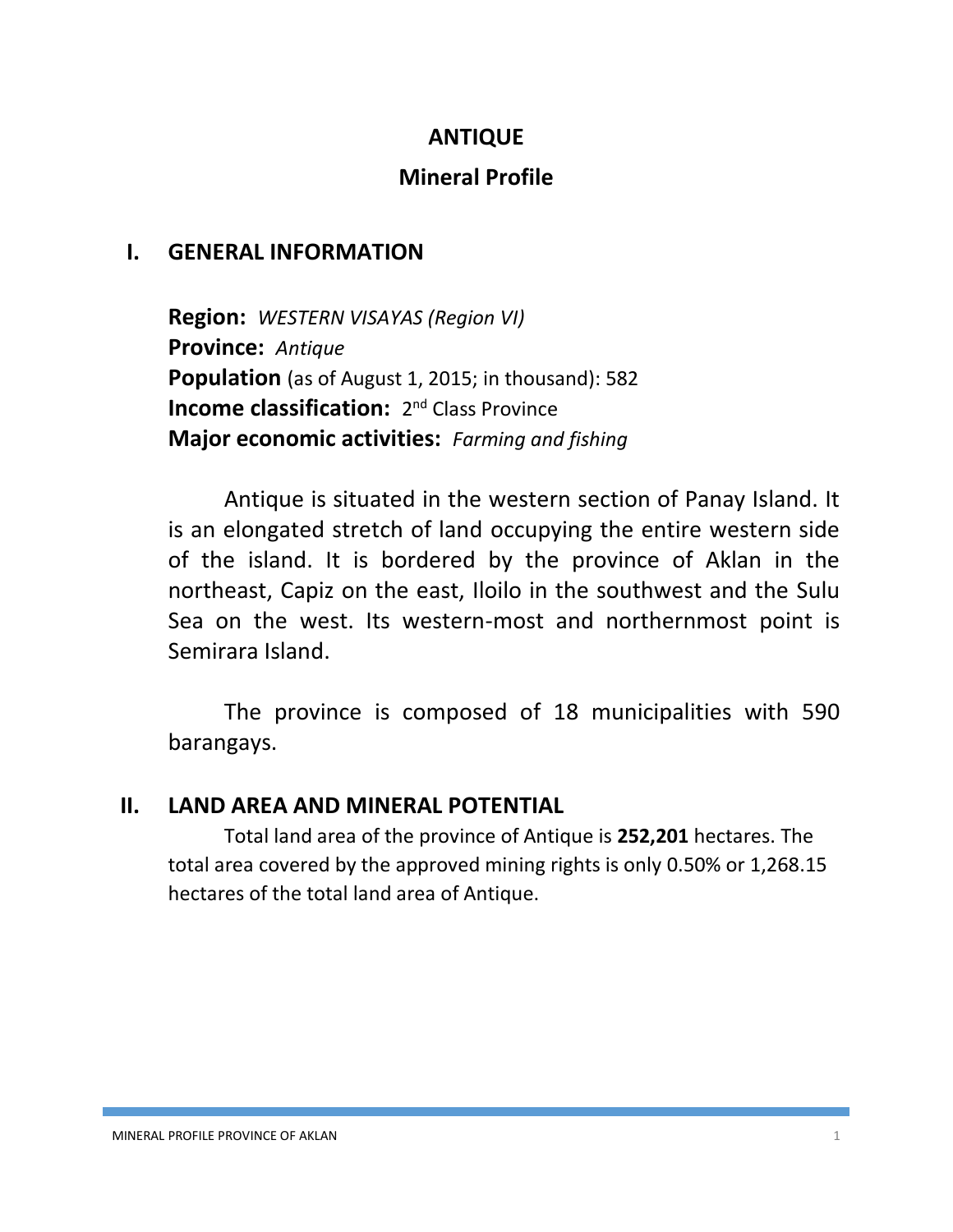

# **Number of Mining Rights Issued by National Government in Antique**

| <b>Type of Mining Right</b>                            | <b>Number</b> | Area          |
|--------------------------------------------------------|---------------|---------------|
| <b>Mineral Production Sharing Agreements</b><br>(MPSA) | 2             | 1,071.50 has. |
| <b>Commercial Sand and Gravel (CSAG)</b><br>Permit     | 92            | 98.62 has.    |
| Industrial Sand and Gravel (ISAG) Permit               | 28            | 83.03 has.    |
| <b>Quarry Permit</b>                                   | 3             | 15.00 has.    |
| <b>TOTAL</b>                                           | 125           | 1,268.15 has. |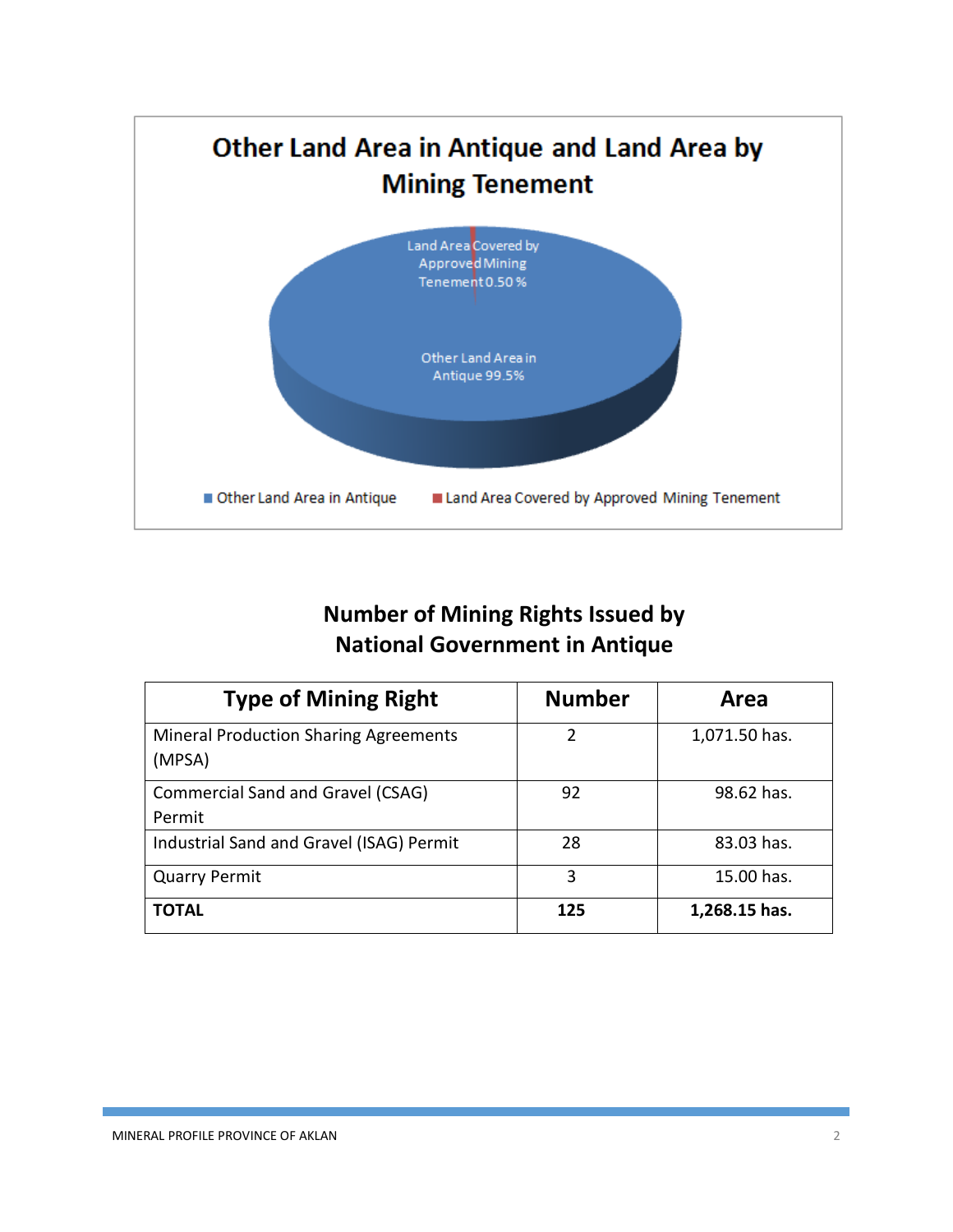## **III. MINERAL RESOURCES DEVELOPMENT PROJECTS**

|                                                               | <u>Milling Flujects/Operatury Ferrint Hold</u>                                                                                                                                                                                                                                                                                                                                                                                                                                                                                                                                                                                                                                                                    |                                                                                                                                                                                                                                                                                                                                                                                                                                                                                                                                                                                                                                                                    |
|---------------------------------------------------------------|-------------------------------------------------------------------------------------------------------------------------------------------------------------------------------------------------------------------------------------------------------------------------------------------------------------------------------------------------------------------------------------------------------------------------------------------------------------------------------------------------------------------------------------------------------------------------------------------------------------------------------------------------------------------------------------------------------------------|--------------------------------------------------------------------------------------------------------------------------------------------------------------------------------------------------------------------------------------------------------------------------------------------------------------------------------------------------------------------------------------------------------------------------------------------------------------------------------------------------------------------------------------------------------------------------------------------------------------------------------------------------------------------|
| <b>Mineral Production Sharing</b><br><b>Agreements (MPSA)</b> | Far East Cement<br>Corporation                                                                                                                                                                                                                                                                                                                                                                                                                                                                                                                                                                                                                                                                                    | <b>Tudor Mineral Exploration</b><br>Corporation                                                                                                                                                                                                                                                                                                                                                                                                                                                                                                                                                                                                                    |
| <b>Commercial Sand and Gravel</b><br>(CSAG)                   | Acuña, Eileen Michele<br>Alair, Reyche<br>Alonsagay, Mary Ching<br>Ambrosio, Ramon Vego<br>Ardaña, Kenny Dean<br>Bandoja, Shalane<br>Barcelo, Jhun Leo C.<br>Beroin, Glenn Anne Marie<br>Bingco, Mae Christine<br>Cadigal, Edwin P.<br>Cadigal, Jovita<br>Cadigal, Rosana<br>Cagalawan, John Glady<br>Calibjo, Bryan<br>Catague, Arlene<br>Daquila, Neil<br>Dayrit, Hermie Ervin<br>Dela Cruz, Ma. Pia S.<br>Delicana, Ronnie<br>Dioso, John Patrick<br>Dolorica, Benigno<br>Duazo, Danilo<br>Eco, Edralin<br>Edroso, Ronald<br>Eraga, Edwin<br>Escaner, Christopher<br>Estoesta, Joyce<br>Estoya, Debbie Jane<br>Fadrillan, Antero O. Jr.<br>Fabila, Felvicent Macario<br>Fedelicio, Sarah<br>Fedelicio, Vicente | Jungco, Romel<br>Jungco, Myra<br>Lavega, Pio John<br>Lagman, Celso<br>Lestino, Anabel<br>Lilang, Ronielyn<br>Lilang, Ronielyn<br>Lim, Sunshine Mae<br>Lorenzo, Jessie M.<br>Marfil, Jessy<br>Marfil, Julius Marcus<br>Martinez, Rogero<br>Marquez, Alan Joy<br>Modesto, Analyn<br>Modesto, Analyn<br>Monteflor, Maria O.<br>Moscoso, Andreanita<br>Nabalan, Karl<br>Nabalan, Kimberly Dawn<br>Wodque, Steve<br>Nuñeza, Bobet B.<br>Obsina, Calixto<br>Obsina, Nema<br>Ocampo, Ma. Chona<br>Olimar, Rafols<br>Orcasitas, Fe<br>Pacure, Flord II<br>Paulino, Marilyn<br>Pesayco, Crisanto Santiago<br>Pesayco, Joemarie N.<br>Pesayco, Isaac P.<br>Pingoy, Alexander |
|                                                               | Fernando, Joanne<br>Francisco, Marichu<br>Galela, Mario                                                                                                                                                                                                                                                                                                                                                                                                                                                                                                                                                                                                                                                           | Pingoy, Joyce J.<br>Quanico, Ana Marie<br>Ricarte, Erlinda<br>Semine, Pauline T.                                                                                                                                                                                                                                                                                                                                                                                                                                                                                                                                                                                   |

# **Mining Projects/Operators/Permit Holder**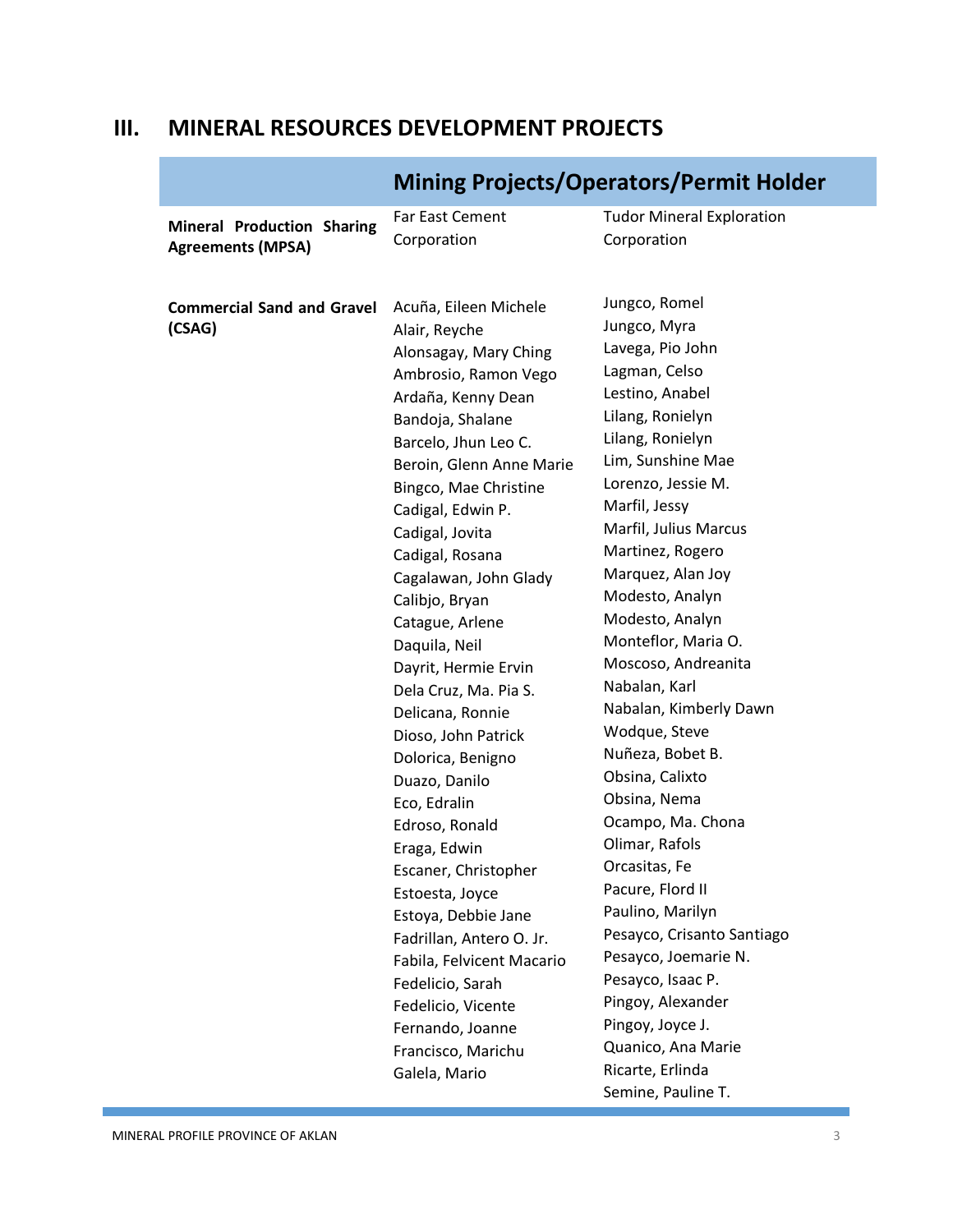|                                   | Gambalan, Glory           | Sy. Jerry                             |
|-----------------------------------|---------------------------|---------------------------------------|
|                                   | Gentica, Cruzaldo         | Sy. Jerry                             |
|                                   | Haro, Sammy               | Tagala, Ma. Lourdes Concepcion        |
|                                   | Hipolito, Balben Monico   | Talidong, Luther                      |
|                                   | Hortillas, Daphne Joy     | Tamba, Susan                          |
|                                   | Imbang, Christine Joy     | Tan, Alvin Patrick                    |
|                                   | Jauod, Cyril Jed          | Tan, Alvin Patrick / AGT Construction |
|                                   | Javier, Dina              | Corporation                           |
|                                   | Jueves, Emelly E.         | Tolentino, Ian V.                     |
|                                   | Jayme, Carlos             | Yap, Blas                             |
|                                   | Jungco, Roldan            | Yap, Kim Brian                        |
| <b>Industrial Sand and Gravel</b> | Capadocia, Angel          | Gonzales, Augustus M.                 |
| (ISAG)                            | Chua, Francis Lloyd       | Guntan, Lerma                         |
|                                   | Chua, Manuel              | Joloro, Jesus                         |
|                                   | Chua, Cherry Ann /        | Jueves, Gerald                        |
|                                   | Premium Lands             | Lumogdang, Kim lann                   |
|                                   | Corporation               | Maquirang, Fernando                   |
|                                   | Chua, Dominic Van /       | Martinez, Melvin / Megaship Builders  |
|                                   | Premium Megastructures    | Martinez, Melvin / Megaship Builders  |
|                                   | Inc.                      | Pesayco, Crisanto Santiago            |
|                                   | Chua, Francis Lloyd       | Panay Minemont Incorporated           |
|                                   | Chua, Manuel              | Suan, Ferdinand T.                    |
|                                   | Chua, Cherry Ann          | Tandog, Hajji John                    |
|                                   | Chua, Dominic Van         | Tsai, Gilda                           |
|                                   | De Francia, Cindy         | Uy, Edita                             |
|                                   | Elambre, Bernabe E.       | Villaflor, Cheryl                     |
|                                   | Estoperez, Tomas Jr.      | Yap, Leanna                           |
| <b>Quarry Permit (QP)</b>         | Integrated Workers Multi  |                                       |
|                                   | Purpose                   |                                       |
|                                   | Paredes, Rogelio          |                                       |
|                                   | Semirara Mining and Power |                                       |
|                                   | Corporation               |                                       |